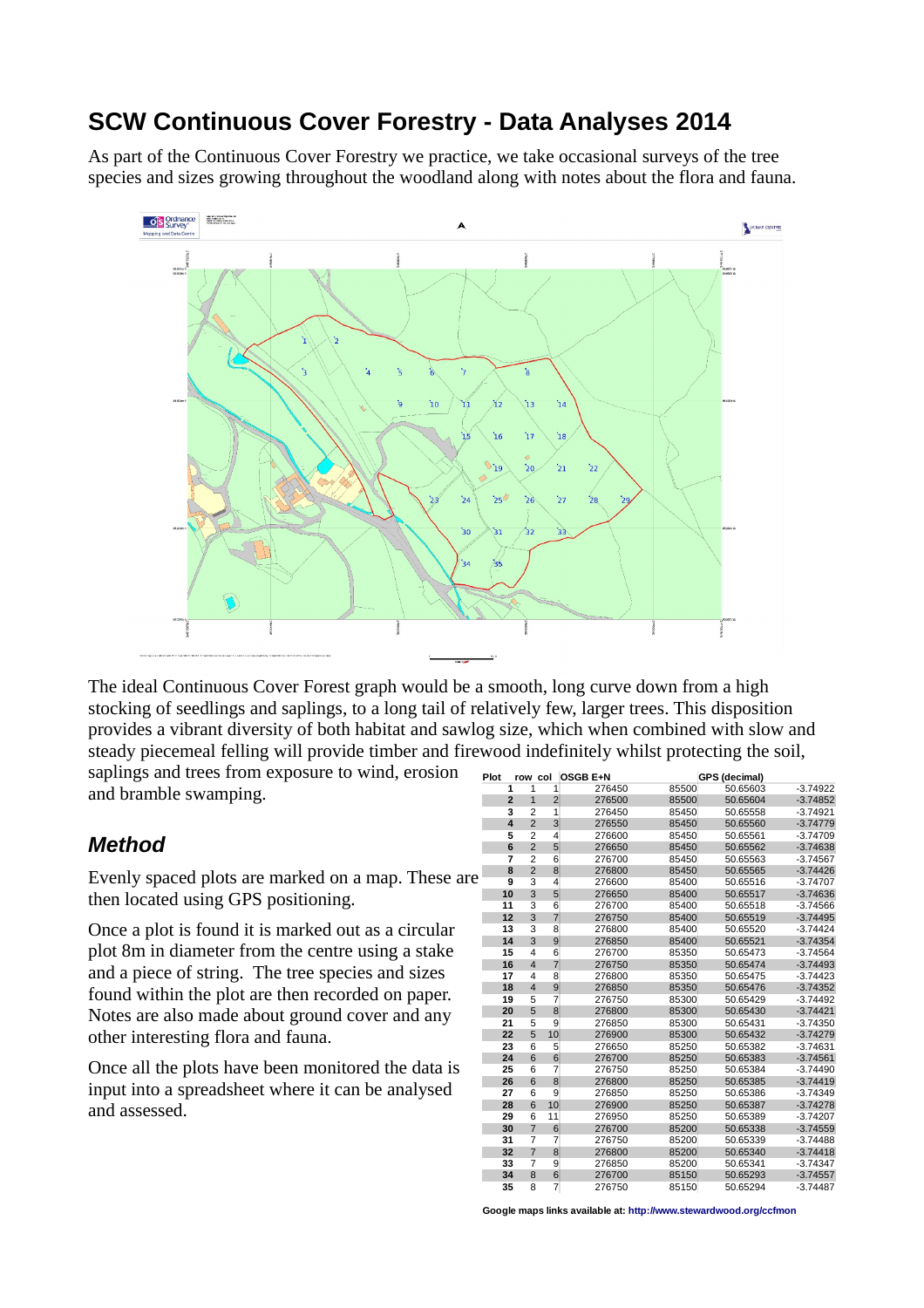## *Results*

The table and charts below show the results of the analyses:

| DBH                     | <3  |     | 10 | 13 | 16 | 19 | 22 | 25 | 29 | 32 | 35       | 38 | 41 | 45       | 48 | 51       | 54 | 57 | 60 | 60 > | <b>Total</b> |
|-------------------------|-----|-----|----|----|----|----|----|----|----|----|----------|----|----|----------|----|----------|----|----|----|------|--------------|
| <b>Sycamore</b>         | 31  | 67  | 6  | ∍  | 0  | 0  |    |    | 0  | ŋ  | $\Omega$ | 0  |    | $\Omega$ | 0  | $\Omega$ | 0  |    |    | U    |              |
| <b>Sycamore Coppice</b> | 47  | 128 | 35 | 6  |    |    |    |    | 0  |    |          |    |    |          |    |          |    |    |    |      |              |
| Ash                     | 14  | 13  |    |    |    |    |    |    | 0  |    |          | ი  |    |          |    |          |    |    |    |      | 13           |
| <b>Ash Coppice</b>      |     | 12  |    |    |    |    |    |    | 0  |    | ი        | N  |    |          |    |          |    |    |    |      |              |
| Oak                     |     | 10  |    |    |    | 0  |    |    |    |    |          |    |    |          |    |          |    |    |    |      |              |
| Blackthorn              |     | 0   |    |    |    |    |    |    | 0  |    |          | ი  |    |          |    |          |    |    |    |      |              |
| Willow                  |     |     |    |    |    | ი  |    |    | 0  |    | 0        | 0  |    | 0        |    |          |    |    |    |      |              |
| Cherry                  |     |     |    |    |    | 0  |    |    |    |    |          |    |    |          |    |          |    |    |    |      |              |
| Hazel                   | 16  | -1  |    |    |    |    |    |    | 0  |    |          | ი  |    |          |    |          |    |    |    |      |              |
| <b>Hazel Coppice</b>    | 28  | 68  |    |    |    |    |    |    | ი  |    | 0        | N  |    | 0        |    |          |    |    |    |      |              |
| Elder                   |     | 4   |    |    |    | 0  |    |    | 0  |    |          | 0  |    |          |    |          |    |    |    |      |              |
| Beech                   |     | 3   |    |    |    |    |    |    | 0  |    |          | ი  |    |          |    |          |    |    |    |      |              |
| Rowan                   |     | 6   |    |    |    |    |    |    | ŋ  |    |          | O  |    |          |    |          |    |    |    |      |              |
| Hawthorn                |     |     |    |    |    |    |    |    |    |    |          |    |    |          |    |          |    |    |    |      |              |
| Holly                   | 4   | 19  |    |    |    |    |    |    | 0  |    |          | ი  |    |          |    |          |    |    |    |      |              |
| Larch                   |     |     |    |    |    | ŋ  |    |    | ŋ  |    | 0        | N  |    |          |    |          |    |    |    |      |              |
| Douglas fir             |     |     |    |    |    |    |    |    |    |    |          |    |    |          |    |          |    |    |    |      |              |
| <b>Scots Pine</b>       |     |     |    |    |    | ŋ  |    |    |    |    |          |    |    |          |    |          |    |    |    |      | 10           |
| Norway Spruce           |     |     |    |    |    | ŋ  |    |    |    |    |          | ი  |    |          |    |          |    |    |    |      |              |
| <b>TOTAL</b>            | 146 | 330 | 55 | 13 |    | 9  |    |    |    |    |          |    |    |          |    |          |    |    |    |      | 59           |
| <b>Total native</b>     | 68  | 135 | 14 | 5  | ь  |    |    | 3  | 2  |    |          | 0  | 3  |          | 0  |          |    | 0  | 0  |      | 31           |

Tree DBH by percentage 2014



DBH (cm)